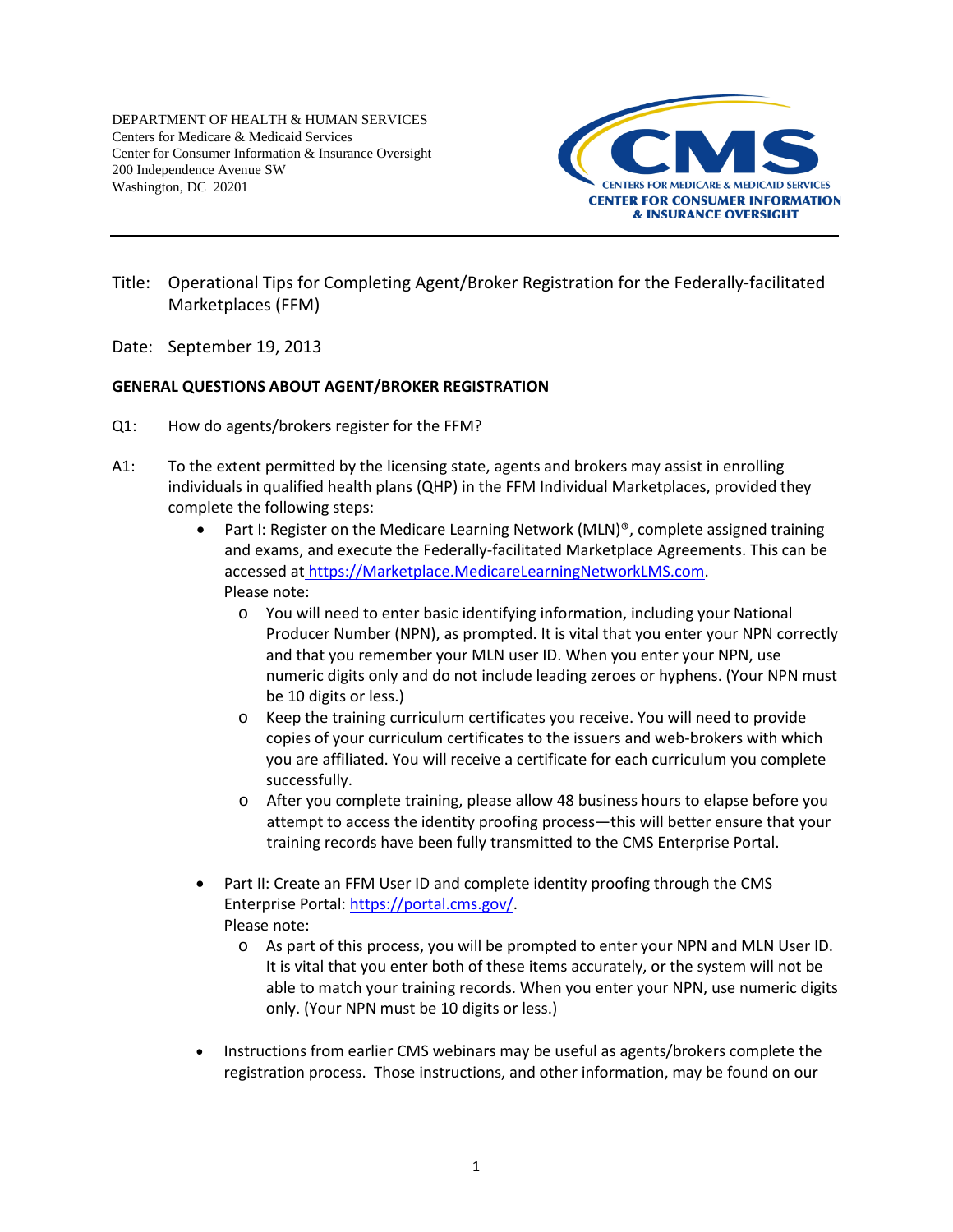webpage: [http://www.cms.gov/CCIIO/programs-and-initiatives/health-insurance](http://www.cms.gov/CCIIO/programs-and-initiatives/health-insurance-marketplaces/a-b-resources.html)[marketplaces/a-b-resources.html.](http://www.cms.gov/CCIIO/programs-and-initiatives/health-insurance-marketplaces/a-b-resources.html)

See especiall[y http://www.cms.gov/CCIIO/Programs-and-Initiatives/Health-Insurance-](http://www.cms.gov/CCIIO/Programs-and-Initiatives/Health-Insurance-Marketplaces/Downloads/agent-broker-registration-webinar.pdf)[Marketplaces/Downloads/agent-broker-registration-webinar.pdf.](http://www.cms.gov/CCIIO/Programs-and-Initiatives/Health-Insurance-Marketplaces/Downloads/agent-broker-registration-webinar.pdf)

- Q2: Is there a **deadline** to complete the agent/broker registration with the FFMs?
- A2: There is no calendar deadline to complete registration requirements for the FFM. However, the Marketplace-specific requirements must be met before assisting qualified individuals, employers, and employees with eligibility and enrollment determinations for the 2014 plan year. Open enrollment for the 2014 plan year begins on October 1, 2013.

In states where an FFM is operating, all agents and brokers must register with the FFM before assisting qualified individuals to select Individual Marketplace coverage for the 2014 plan year.

- Q3: If I have **more than one NPN**, which NPN should I use when I register? How are **corporate NPN**s registered for the FFMs?
- A3: If an entity has a corporate National Producer Number (NPN), that NPN should be registered with the Federally-facilitated Marketplaces (FFM), based on the steps described below. In addition, each individual agent should register with the FFM using their individual NPN. Prior to assisting consumers, each agent or broker needs to have completed the FFM training and registration process.

For most agents and brokers, the registration process for the Federally-facilitated Marketplaces will consist of two parts. Part I includes training, exams, and the electronic signing of Federallyfacilitated Marketplace Agreements.

Part I occurs on the Medicare Learning Network (MLN)®, and can be accessed at [https://Marketplace.MedicareLearningNetworkLMS.com.](https://marketplace.medicarelearningnetworklms.com/)

Part II includes identity proofing and the creation of an FFM User ID. Part II occurs on the CMS Enterprise Portal, which can be accessed a[t https://portal.cms.gov/.](https://portal.cms.gov/) (Please be advised: Agents and brokers who want to operate exclusively within the Federally-facilitated Small Business Health Insurance Options Program (FF-SHOP) Marketplaces are strongly encouraged to complete Marketplace-specific training courses and pass the accompanying exams, and they are required to electronically sign the Federally-facilitated SHOP Marketplace Agreement. They are not required to complete Part II of the registration process.)

Below is information about entering your NPN during the FFM registration process.

## For Part I of the FFM registration process:

- It is vital that you enter your NPN correctly in your MLN profile. Do not add any leading zeroes.
- If you have multiple NPNs—for example, if you are an agent/broker who is licensed as an individual and you also own a business entity that has a separate NPN—you must create a separate MLN account for each NPN and you must complete the required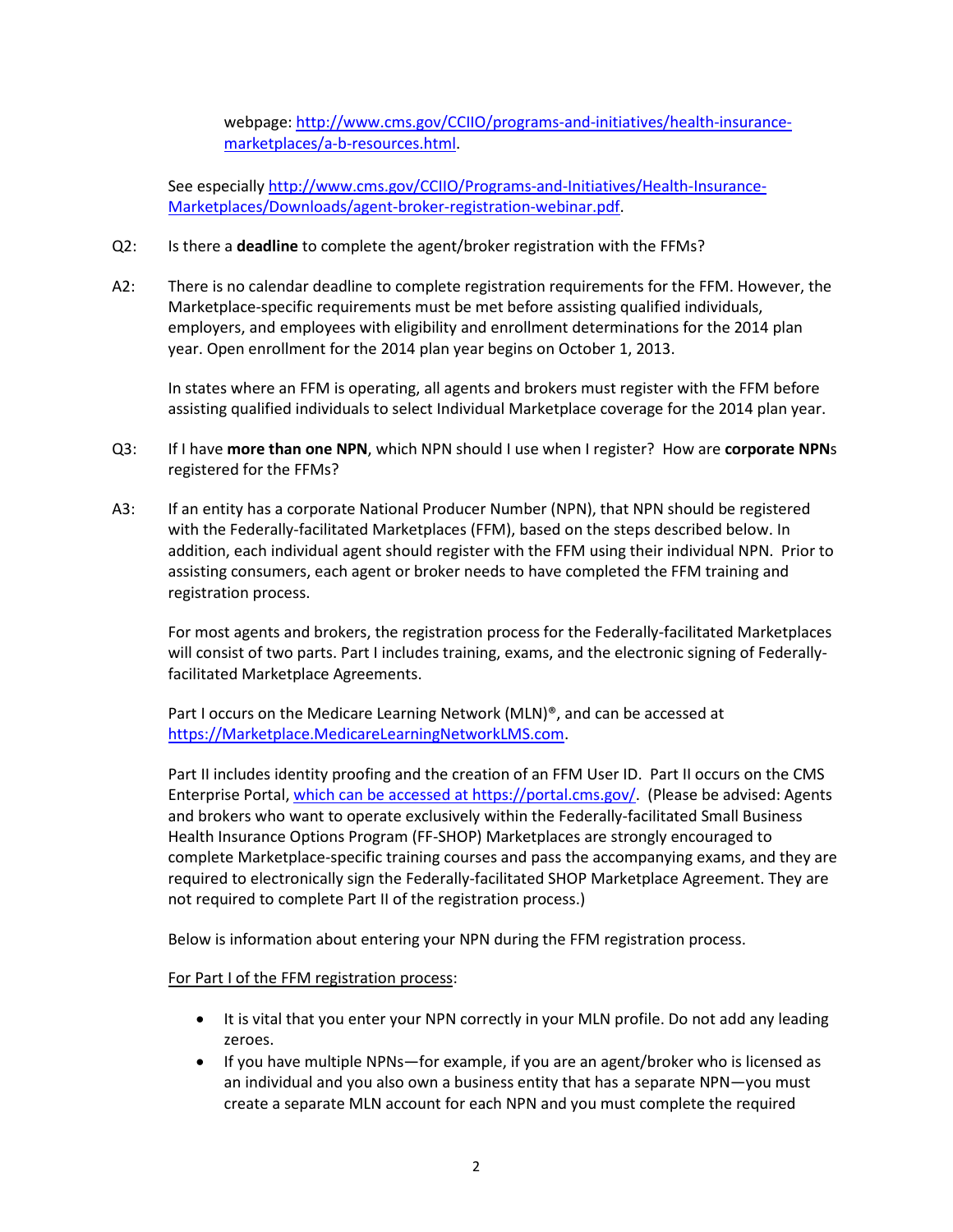training for each MLN account/NPN.

- For business entities that wish to register and participate in the FFM, the business entity must select an authorized official to complete the required training on MLN using the NPN of the corporate entity. For example, the business entity may select the president or the CEO to complete the MLN training, using the business entity's NPN. (Remember, however—in addition to the business entity registering, each individual agent should register with the FFM using their individual NPN. Prior to assisting consumers, each agent or broker needs to have completed the FFM training and registration process.)
- Remember, all compensation arrangements must be made directly with the issuers or web-brokers with whom you are affiliated.

# For Part II of the FFM registration process:

- It is vital that you enter your NPN and your MLN user ID correctly in Part II. Do not add any leading zeroes to your NPN.
- If you have multiple NPNs: During Part II of the registration process, you should enter the NPN that you anticipate will be included on the majority of the QHP enrollment applications you assist with. In other words, enter the NPN under which you expect to conduct the majority of your FFM business. You will need to enter the MLN user ID that is associated with that NPN. You will only complete Part II identity verification for one of your NPNs; you will not complete identity verification for each of your NPNs.
- In the case of business entities, the authorized official who completed the MLN training with the NPN of the corporate entity is the individual who must complete Part II of the registration process. When completing Part II, the authorized official should again enter the NPN of the corporate entity, and the MLN user ID that is associated with that account.
- Q4: How do I know what my **NPN** is? Where can I find my NPN?
- A4: National Producer Numbers (NPN) are managed and controlled by the National Insurance Producer Registry (NIPR). Your NPN is an up to 10-digit number, without leading zeros. An NPN is a unique sequential number used to identify individual producers. If you are unable to recall your NPN, you may obtain it by visiting [https://pdb.nipr.com/html/PacNpnSearch.html.](https://pdb.nipr.com/html/PacNpnSearch.html)

It is vital that you enter your NPN correctly when you are registering for the FFM. Do not enter leading zeroes, and do not enter hyphens.

- Q5: Where can I get **more information** about being an agent/broker in the FFM?
- A5: To learn more about being an agent or broker in the FFM, please visit:
	- [http://www.cms.gov/CCIIO/Programs-and-Initiatives/Health-Insurance-](http://www.cms.gov/CCIIO/Programs-and-Initiatives/Health-Insurance-Marketplaces/assistance.html)[Marketplaces/assistance.html](http://www.cms.gov/CCIIO/Programs-and-Initiatives/Health-Insurance-Marketplaces/assistance.html)  and
	- [http://www.cms.gov/CCIIO/Programs-and-Initiatives/Health-Insurance-Marketplaces/a](http://www.cms.gov/CCIIO/Programs-and-Initiatives/Health-Insurance-Marketplaces/a-b-resources.html)[b-resources.html.](http://www.cms.gov/CCIIO/Programs-and-Initiatives/Health-Insurance-Marketplaces/a-b-resources.html)

There are a number of links and documents on those pages which will help you to learn more about the roles of agents and brokers in the FFM.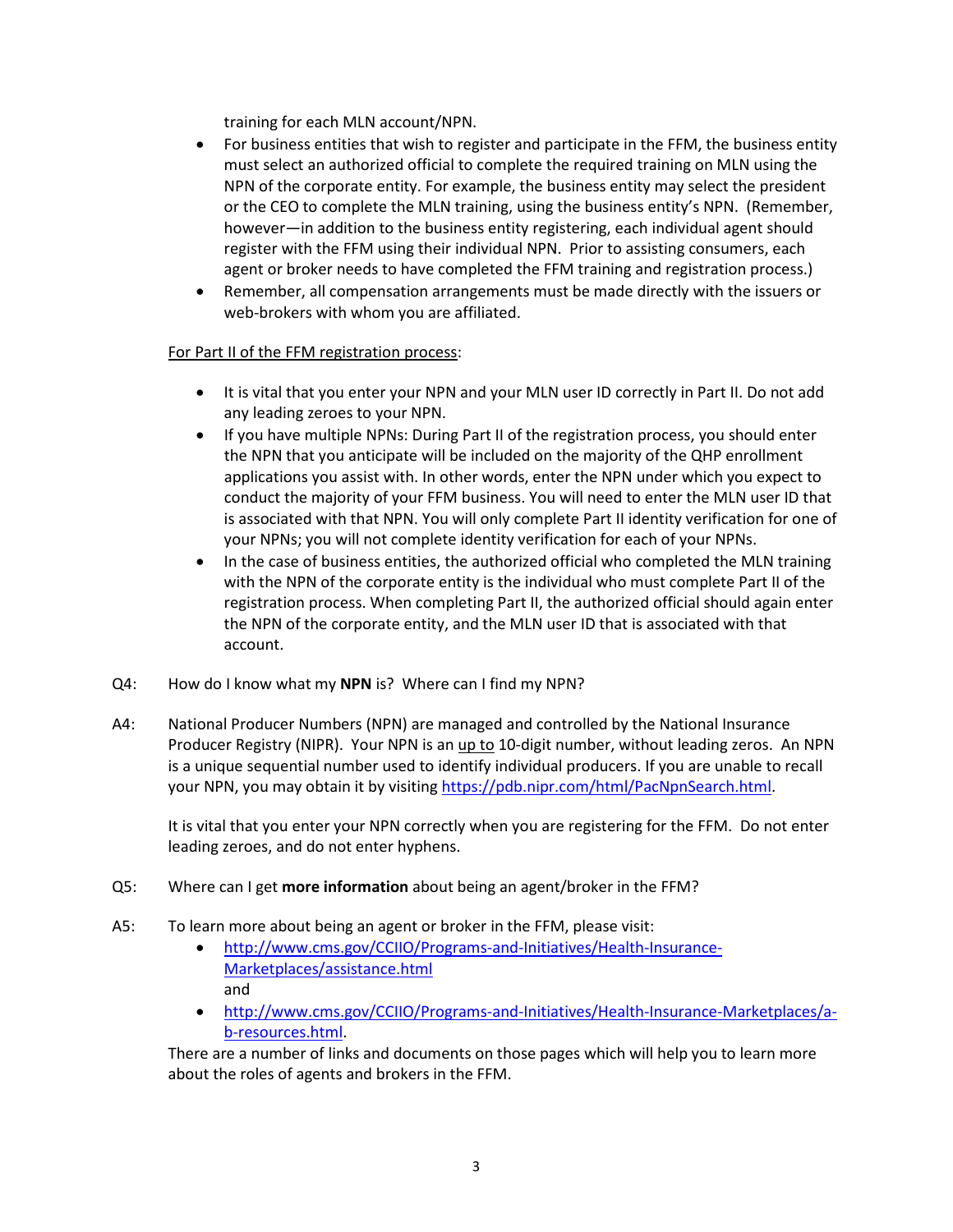Instructions from earlier CMS webinars may be useful as agents/brokers complete the FFM registration process. See especiall[y http://www.cms.gov/CCIIO/Programs-and-Initiatives/Health-](http://www.cms.gov/CCIIO/Programs-and-Initiatives/Health-Insurance-Marketplaces/Downloads/agent-broker-registration-webinar.pdf)[Insurance-Marketplaces/Downloads/agent-broker-registration-webinar.pdf.](http://www.cms.gov/CCIIO/Programs-and-Initiatives/Health-Insurance-Marketplaces/Downloads/agent-broker-registration-webinar.pdf)

## **AGENT/BROKER TRAINING (PART I OF FFM REGISTRATION, ON MEDICARE LEARNING NETWORK)**

- Q6: What is the **URL** to complete the agent/broker training ("Part I")?
- A6: Agent/broker training for the FFMs is located on the Medicare Learning Network. The URL is: [https://Marketplace.MedicareLearningNetworkLMS.com](https://marketplace.medicarelearningnetworklms.com/)
- Q7: How do I **reset my password**/username on the MLN site?
- A7: Click the "Forgot your login ID?" and "Forgot your password?" links on the login page of Medicare Learning Network ® (MLN).
- Q8: Can I take the agent/broker courses on my iPad? Can I take the agent/broker courses on my phone? Can I take the agent/broker courses on my **handheld device**?
- A8: The agent/broker training courses for the Federally-facilitated Marketplaces (FFM) are not currently compatible with iPads or handheld devices.
- Q9: I'm an agent/broker, and I'm trying to set up my account on MLN, to take training. What should I enter in the **organization fields**?
- A9: As you set up your MLN account, you will see that there are two fields displayed that relate to organization information. It is very important that you select your appropriate User Type/User Role before you enter any organization information. As an agent or broker, you should select one of the three agent/broker User Roles, based on the insurance market(s) you wish to serve. After you select the appropriate agent/broker User Type/User Role, you will see that the first field, labeled "Organization Type" is automatically grayed-out, because it is not a field that agents/brokers need to complete. You will not be able to enter text in the "Organization Type" field.

The second field, labeled "Organization," is a required field for agents/brokers. Next to the "Organization" field, please click on the blue text that says "Select". A new screen will pop up. When that next screen appears, click the gray "Search" button, and the Organization named "Marketplace" will appear as the only option. Please click the circle to select Marketplace, select "Save," and you will then be returned to the previous screen, where you can finish creating your MLN account.

- Q10: I took an exam, but I **didn't get a curriculum certificate**. How do I get a curriculum certificate?
- A10: To successfully complete the training requirements, you must register for a curriculum on the MLN website, rather than for individual courses. If you register only for individual courses, you will not earn the curriculum completion status that is required.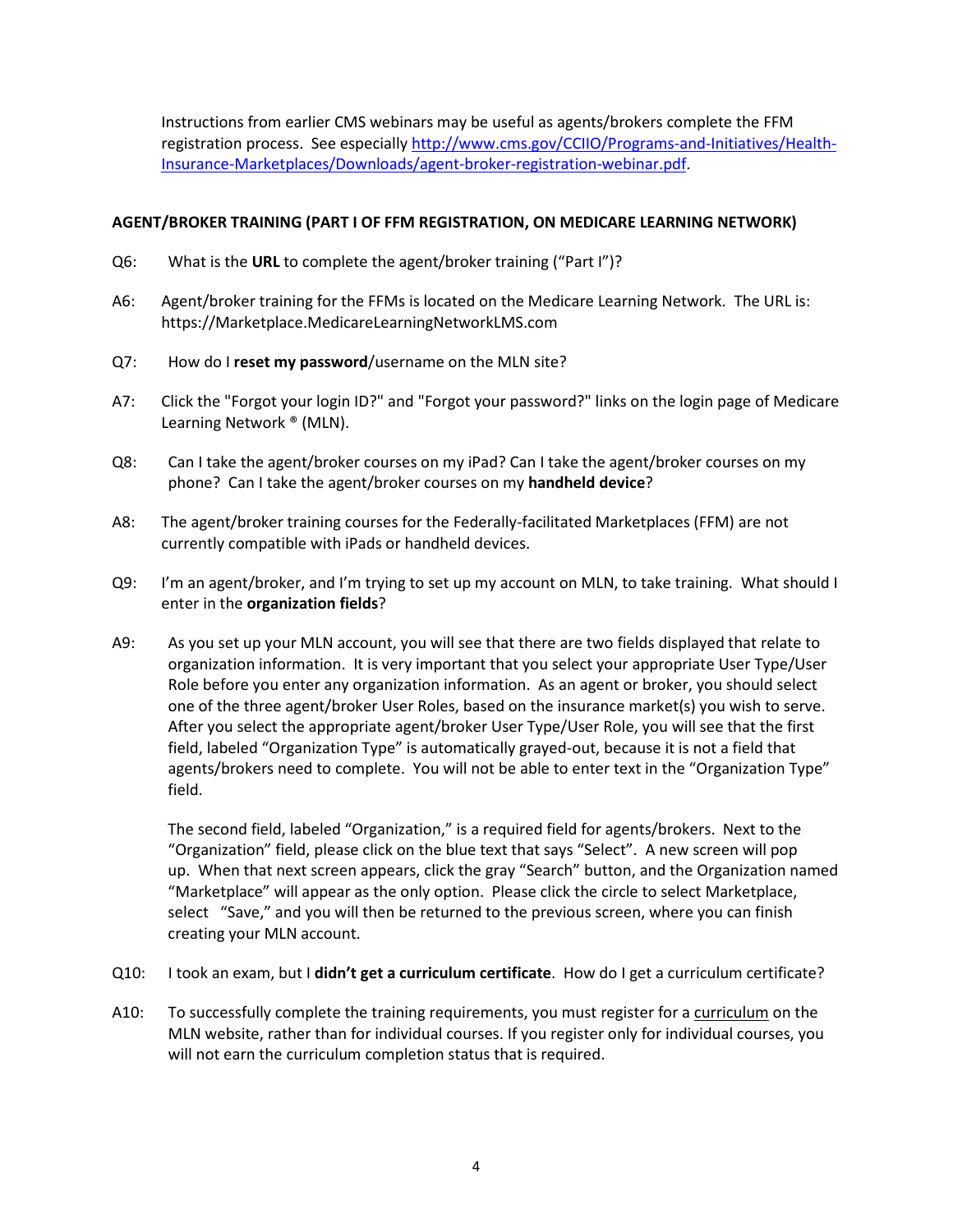- Q11: I'm having **technical problems viewing the training content**, or getting the MLN site to display properly.
- A11: Below are some pointers that have enabled many other users to complete the training. If you are having problems accessing the training, we recommend you address each of these pointers.
	- Pop-up blockers—This setting must be turned off.
	- Cookie settings—Be sure to allow cookies. Some users' company network settings or individual computer settings are not set to allow cookies, and this has caused problems for them.
	- FlashPlayer—Be sure this is installed on your computer. The Marketplace training requires FlashPlayer; it can be downloaded at [http://get.adobe.com/flashplayer/.](http://get.adobe.com/flashplayer/)
	- Browser—Courses and exams do not run well on Internet Explorer 10, Google Chrome, or Firefox. The Marketplace training is optimized on Internet Explorer 8 or 9.
	- Physical Computer—The Marketplace training cannot be accessed on a tablet or other hand-held/mobile device, so you must use a desktop or laptop computer.
	- Bandwidth or servers issues—Check with your network provider for more assistance. Some users have encountered bandwidth and server issues related to the settings on their computer or on their company's network.

## Q12: How do I **print my training certificates** on MLN?

A12: Please note that the only certificate(s) that should be printed are those listed as type = "Curriculum." Disregard certificates listed as type = "SCORM 1.2." You only need to provide the curriculum certificates to the issuers.

The curriculum certificates typically generate in HTML format. To save a copy to your computer we recommend that you either:

- 1. Click the "print" link at the top of the certificate screen and select "Microsoft XPS Document Writer" in your print options, or
- 2. Click the "print" link at the top of the certificate screen and select "Adobe PDF" (if you have Adobe Acrobat installed on your machine), or
- 3. Use the print screen function and paste the image into a Microsoft Word document. The print screen button (PrtScn) is located on the top row or two of your keyboard usually near the number key pad on the right of the keyboard. After you have your certificate open, press the print screen button. Nothing obvious will occur. Go to your Word document, right click, and click "paste" in order to paste the image of your certificate into the Word document.

If none of these three options work on your computer, the issue relates to your computer's individual settings, browser settings, and/or your network's settings. We suggest that you try to print your certificate from a different computer. Alternately, you may choose to ask your network administrator or a colleague for help with your computer/network settings, or you may contact the help line of the company from whom you purchased your computer. Please understand that CMS is unable to provide each individual agent or broker with a copy of their training curriculum certificate(s).

Q13: Can I get a **PDF version** of the agent/broker training? Can I download the agent/broker training?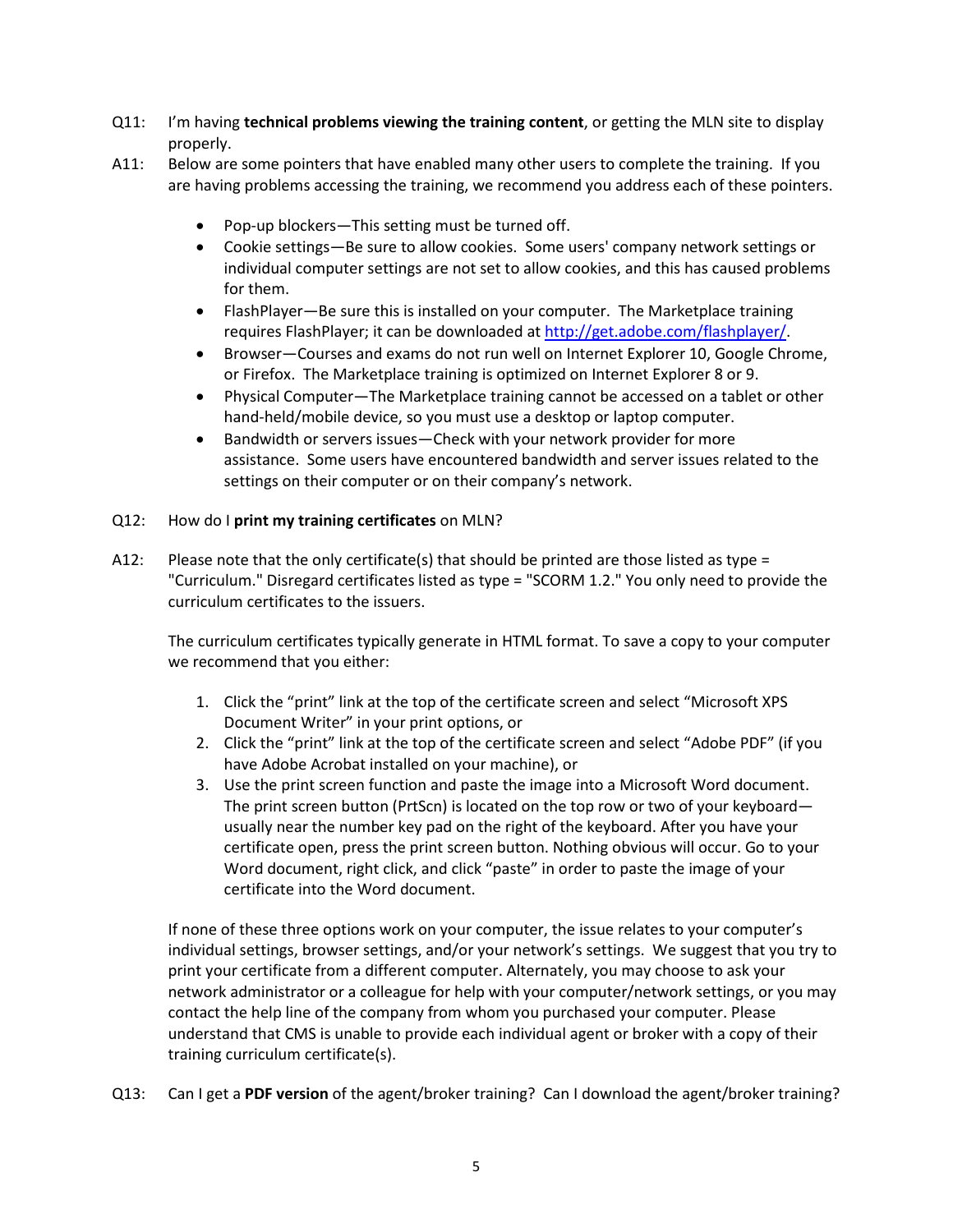- A13: At this time, CMS does not have a copy of the agent/broker training available in downloadable format. However, a summary of the training is available on the CMS website: [http://www.cms.gov/CCIIO/Programs-and-Initiatives/Health-Insurance-](http://www.cms.gov/CCIIO/Programs-and-Initiatives/Health-Insurance-Marketplaces/Downloads/agent-broker-ffm-training-summary.pdf)[Marketplaces/Downloads/agent-broker-ffm-training-summary.pdf.](http://www.cms.gov/CCIIO/Programs-and-Initiatives/Health-Insurance-Marketplaces/Downloads/agent-broker-ffm-training-summary.pdf)
- Q14: Can you provide me with my **MLN number**? Where do I find my MLN number?
- A14: There is no Medicare Learning Network (MLN)® number. You will create an MLN User ID when you complete the training in Part I. You will have to use your MLN User ID, and the National Producer Number (NPN) that you used to register on the MLN site, to create a Federallyfacilitated Marketplace (FFM) user account and complete identity verification on the CMS Enterprise Portal.
- Q15: When will the MLN site assign me my **FFM registration number**?
- A15: There are no "FFM registration numbers," and you will not be assigned an FFM registration number. You will create your FFM User ID when you create your account on the CMS Enterprise Portal during Part II of the agent/broker registration process.
- Q16: I can't access **Part II** of the FFM registration process on the MLN site.
- A16: Part II of the agent/broker registration process is available on the CMS Enterprise Portal: [https://portal.cms.gov/.](https://portal.cms.gov/)

## **AGENT/BROKER IDENTITY PROOFING (PART II OF FFM REGISTRATION, ON CMS ENTERPRISE PORTAL)**

- Q17: What is the **URL** to complete the agent/broker identity proofing and set up an FFM account ("Part II")?
- A17: To set up an FFM account and complete identity proofing, visit the CMS Enterprise Portal: [https://portal.cms.gov/.](https://portal.cms.gov/)
- Q18: How do I **reset my password**/username on the CMS Enterprise Portal?
- A18: To recover your User ID or password information, click on the "Forgot my User ID/Password" link on the Centers for Medicare & Medicaid Services (CMS) Enterprise Portal log-in web page at [https://portal.cms.gov/.](https://portal.cms.gov/) Clicking this link will provide you with instructions for how to recover your User ID or initiate a password reset.
- Q19: I have been unable to request access under the **FFM Agent Broker role** on the CMS Enterprise Portal. When I go to the page to add a role under the FFM, "FFM Agent Broker" role is not a choice.
- A19: Agents and brokers who are using the CMS Enterprise Portal to create a Federally-facilitated Marketplace (FFM) user account and complete identity proofing should select "FFM—FFM Application" next to "Application Description" on the "My Access—Request New Application Access" page. You will then be prompted to make a selection next to "Role." You should select "FFM Agent Broker."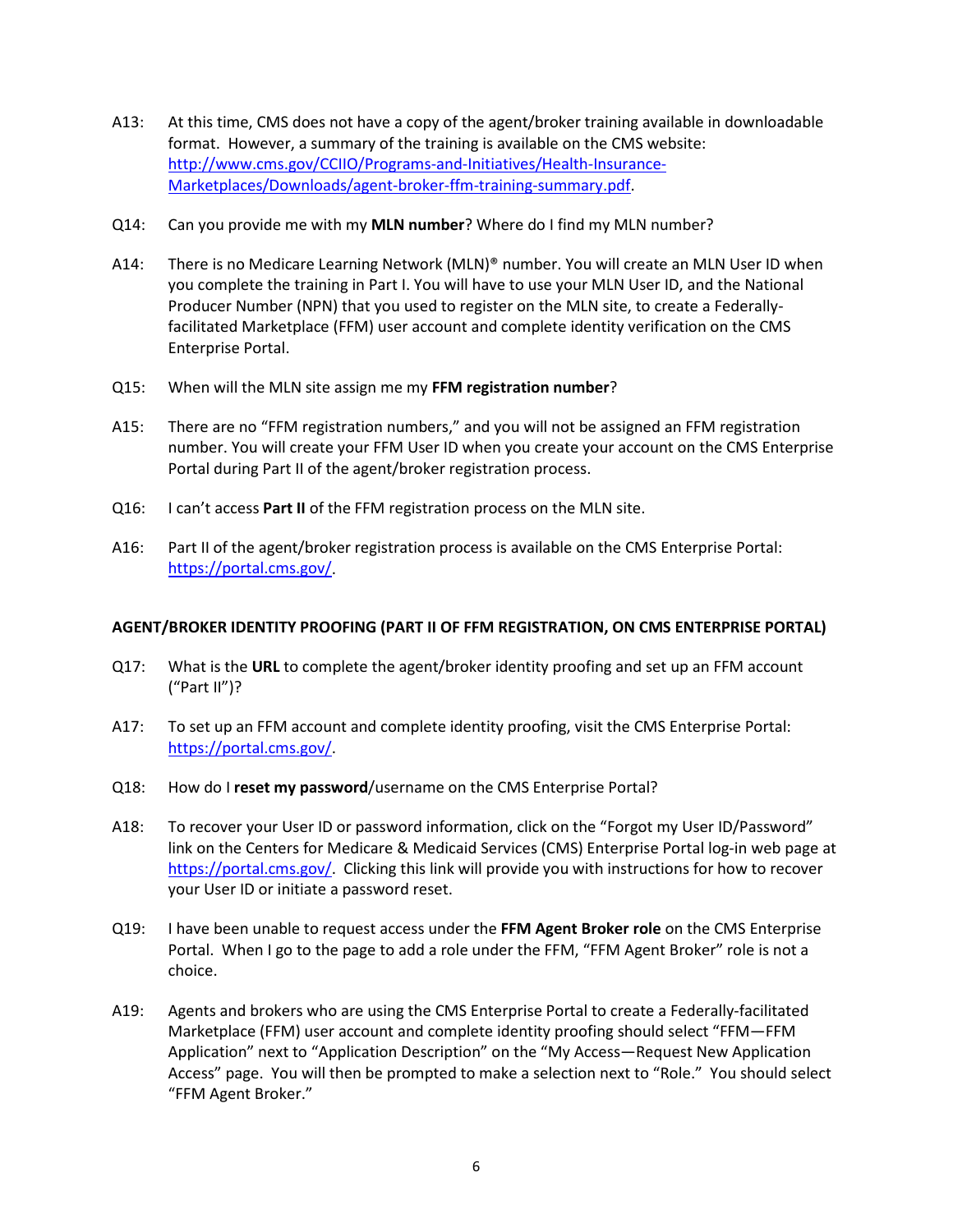There is no additional role that needs to be added once you have made this selection and completed identity proofing. Identity proofing includes accurately entering your Medicare Learning Network (MLN) user ID and NPN, and going through identity proofing by entering identifying information and answering "Out-of-Wallet" questions.

If you have previously established an account through the CMS Enterprise Portal, please follow these steps:

- 1. To add the "FFM Agent Broker" role, make sure you select "Request Access Now" on the right side of the window after logging in to the CMS Enterprise Portal.
- 2. A new page will appear. Select "Request New Application Access" on the left side, under "My Access."
- 3. You should then select "FFM—FFM Application" from the drop-down list next to "Application Description."
- 4. You will then be prompted to make a selection next to "Role". You should select "FFM Agent Broker."

Please note: "FFM Agent Broker" is the only role that needs to be added, and you will not see this role reappear after you have accessed it.

- Q20: I completed the training in Part I, but when I try to do identity proofing in Part II, I am getting an **error message that my information cannot be verified**. I am not sure how to fill out the **screen that is asking for my MLN user ID and my NPN**.
- A20: After you complete training, please allow 48 business hours to elapse before you attempt to access the identity proofing process—this will help to ensure that your training records have been fully transmitted to the CMS Enterprise Portal.
	- You created your MLN user ID when you completed the training during Part I on the Medicare Learning Network (MLN)®. If you can't recall your MLN user ID, return to the MLN website (https://Marketplace.MedicareLearningNetworkLMS.com) and click the "Forgot your login ID?" link on the login page.
	- When you enter your NPN during Part II on the CMS Enterprise Portal, it should not be more than 10 numeric digits. It may be less than 10 digits.
	- During Part II on the CMS Enterprise Portal, enter your NPN the same way that you entered it in your MLN profile for Part I. However, do not use any hyphens or any letters in your NPN when you enter it during Part II on the CMS Enterprise Portal. Do not add leading zeroes.
	- If you cannot recall how you entered your NPN in your MLN profile, you may return to the MLN website, log in, and locate your name at the top right corner of the page. Click your name, and a drop-down list will appear. Select "My Account". The NPN that you completed training with should appear in your profile.
- Q21: How do I know when I have **completed my registration** on the CMS Enterprise Portal?
- A21: When you successfully complete the identity proofing in Part II, you will see the following screen message, which is titled Request Acknowledgement. The screen message states: "Your request has been successfully completed. You will need to logout and then log back on to access the FFM Application. Select 'OK' to continue." When you see this screen message, you have successfully completed the identity proofing process. To the degree permitted by state law, you